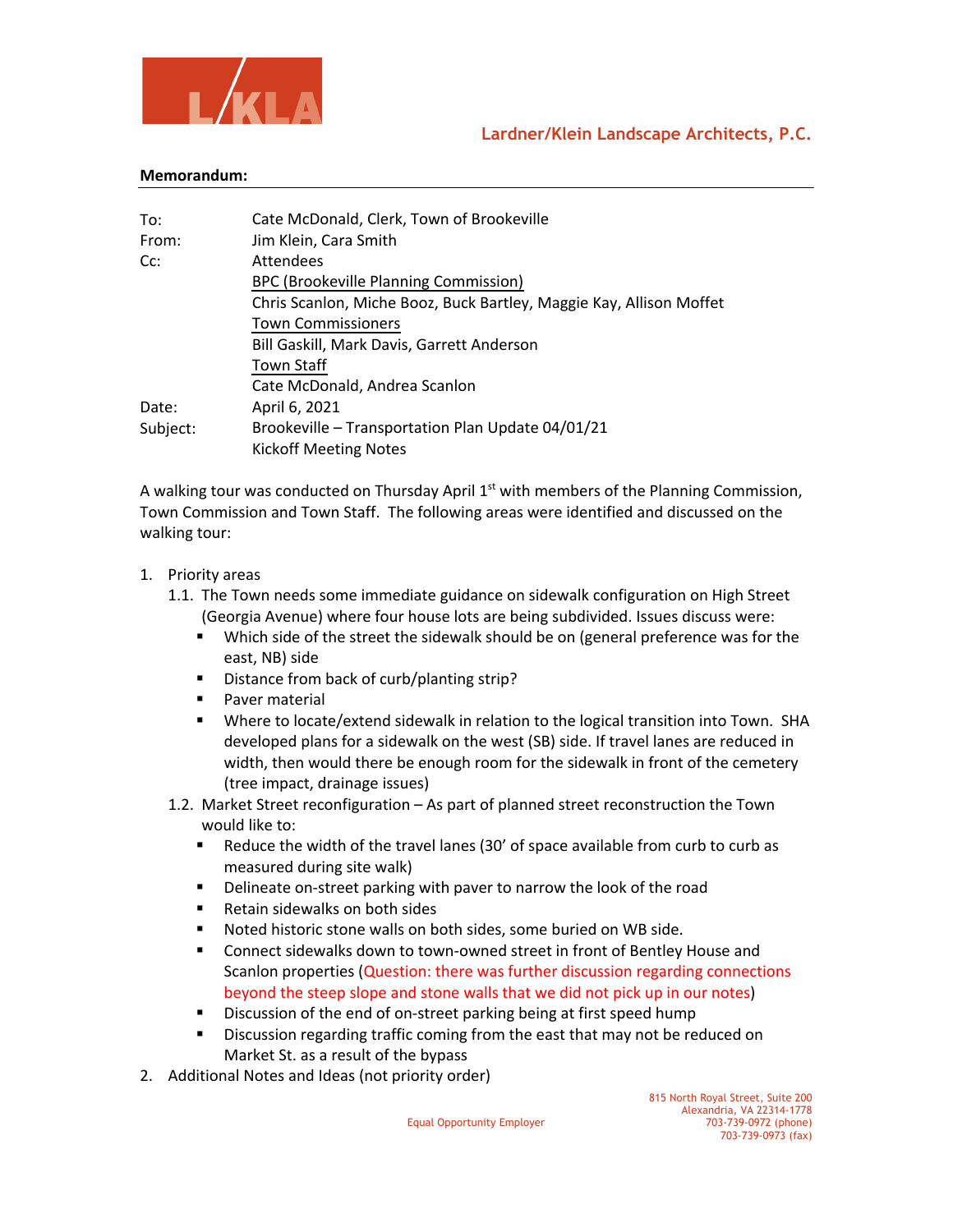- 2.1. "Civic" section of Town Brookeville Academy open/green space needs:
	- Simply organized plan to increase function of multi-use site for group activities, town meetings, organization meetings, community meetings, rental for private events/weddings etc.
	- § Overflow parking from Church lot across the street (need a highly visible mid-block crosswalk)
	- The adjoining lot next to the Academy may be subdivided and put up for sale in the near future
- 2.2. High Street
	- Sidewalk extending on east side as the primary walking route (see above).
	- Consider incorporating historic streetscape features such as the hitching posts in design (discussion if it could be incorporated as traffic calming element?)
	- Town welcome sign is not currently located at town entry would like to move to actual town entry south of new lots being created and coordinate with MDOT Brookeville sign
	- **•** Plans for roundabout on MDOT website (need to confirm where latest plans are located)?
- 2.3. "Intersection Zone" of Georgia (High Street) and Market
	- Discussion about the idea of "keep things flowing;" need to compare benefits of all way stop versus something like a mini-roundabout or a center island with a focal point that functions like a roundabout but looks more in keeping with historic character
	- Need to consider alignment of water street slightly offset (check ROW of brick home on northwest corner of Market/Water/High)
	- Reduce turning radii of all corners, but particularly SB Georgia; reduce width of High St. northbound lane (16' wide) to accommodate a wider sidewalk in front of the vacant building at the corner of High St. and Market St.
- 2.4. Georgia Avenue/Market Street west and north of intersection
	- Residents call this segment of road "Market St.," but those outside of Town mostly refer to it as "Georgia Ave."
	- Sidewalk ends at curve and embankment on NB side, could extend by eliminating the earthen embankment and rebuilding stone wall
	- § Width of street is 27' curb to curb; with lower traffic volume could reduce lane width to 10' and curb and gutter pan of 18" leaving 4' for a sidewalk on NB side extending around curve
	- § Alternatively could cross at the high point of the curve and rebuild curb on SB side with same dimensions above; crosswalk could be part of traffic calming as pinch point
- 2.5. Additional Discussion items
	- Preferred maintenance/ownership of new streetscape elements should be major consideration in plan update (design criteria different if State retains ownership versus County or Town)
	- Project [Vision] Zero tap into this as a funding source for implementing the incremental pieces/improvements, especially intersection modifications and sidewalk extensions
	- § Town-wide pathway/sidewalk network Chris Scanlon has GPS of route (some parts over private property by informal agreement so best to show only trail/sidewalk network on public land and ROW)